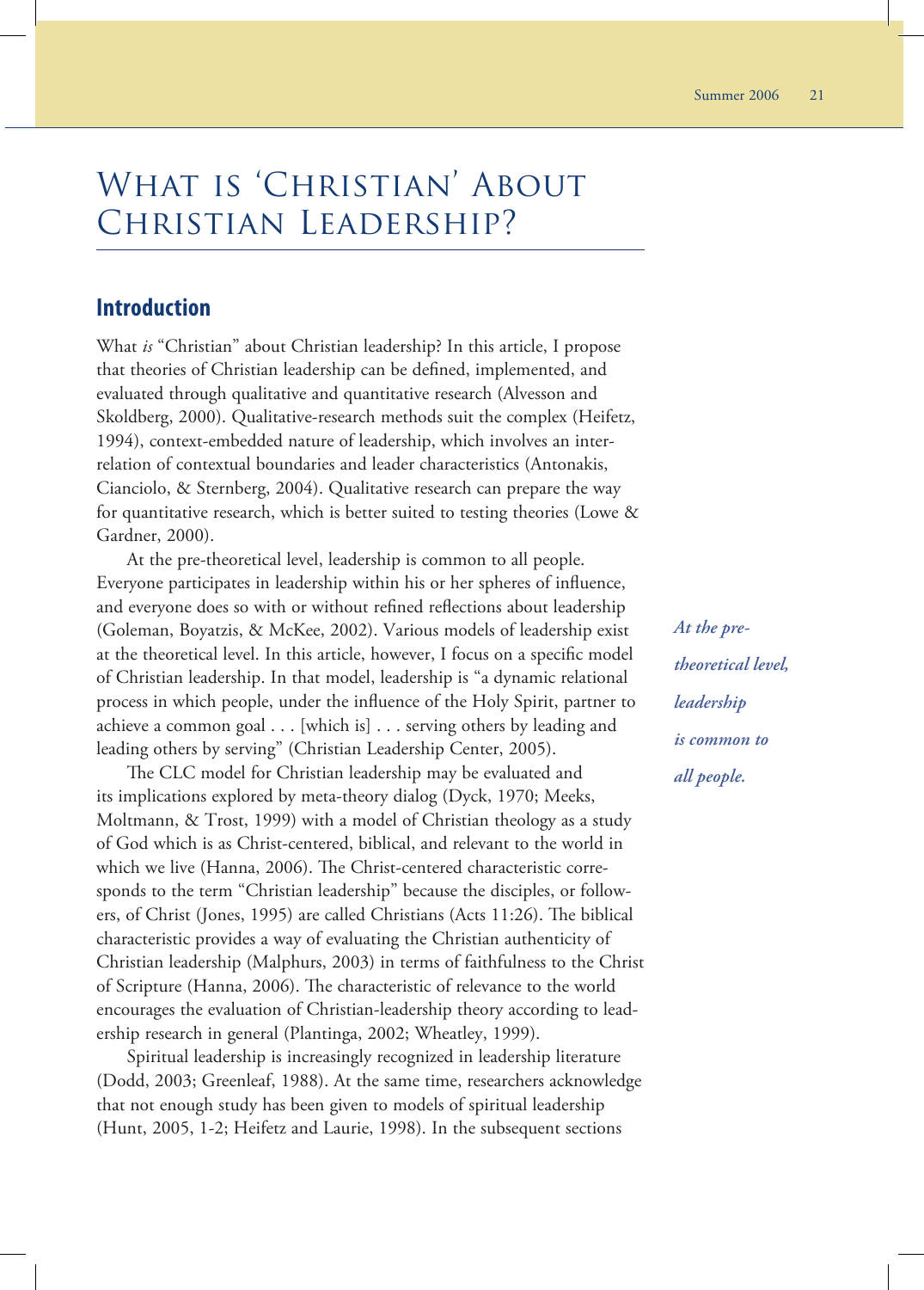of this article, I present a discussion of what is "Christian" about Christian leadership in relation to these four elements of the CLC definition:

- The influence of the Holy Spirit.
- The dynamic, relational, partnership process.
- The implementation of servant-leadership.
- The necessity of a partnership to achieve a common goal.

In addition, in dialog with Christ-centered, biblical, and relevant theology, I present four leadership initiatives of the Holy Spirit in relation to current leadership-research issues. (Note: All scriptural citations are from the King James Version of the Bible.)

#### **What Is "Christian" About the Influence of the Holy Spirit?**

The most obvious "Christian" dimension of the CLC definition of leadership is the reference to "the influence of the Holy Spirit" (CLC, 2005). This idea is compatible with the fact that Scripture does link the influence of the Spirit to leadership. For example, "the Spirit of the Lord came upon Gideon, and he blew a trumpet, summoning the Abeizrites to follow him" (Jud. 6:34). Scripture does not limit the ministry of the Spirit to those who regard themselves as the people of God. In the Old Testament, the Spirit is active in the creation of the heavens and Earth (Gen. 1:1-2; Ps. 33:6, 9) and the four spirits of the heavens go forth from standing before the Lord of all the earth (Zech. 6:5). In the New Testament we read of the seven spirits of God sent forth into all the Earth (Rev. 5:6). So, if the ministry of God's Spirit is worldwide, what is "Christian" about the influence of the Holy Spirit?

It is Christ who sends the Holy Spirit to be a Christ-centered guide or leader. "When He (the Spirit of truth) is come, He will guide you into all truth; for He will not speak of Himself. . . . He will glorify me for He will receive what is mine and show it to you" (Jn. 16:13-14). Four Christ-centered leadership initiatives of the Holy Spirit take place in cooperation with the actions of those who follow the Spirit's leading. This action involves four leader-follower synergies: conviction-confession, conversion-repentance, consecration-obedience, and confirmation-perseverance (cf. Stagich, 2003). Leader-follower synergy is central to Christian leadership. "He who thinketh he leadeth and hath no one following him is only taking a walk" (Maxwell, 1993, p. 1).

The Spirit's first leadership initiative is conviction. "When He, the Spirit of truth, is come, He will convict the world of sin, righteousness, and judgment" (Jn. 16:8). Judgment includes the condemnation of sin. He convicts "of sin" (Jn. 16:8) "because they believe not on me [Jesus]" (16:9;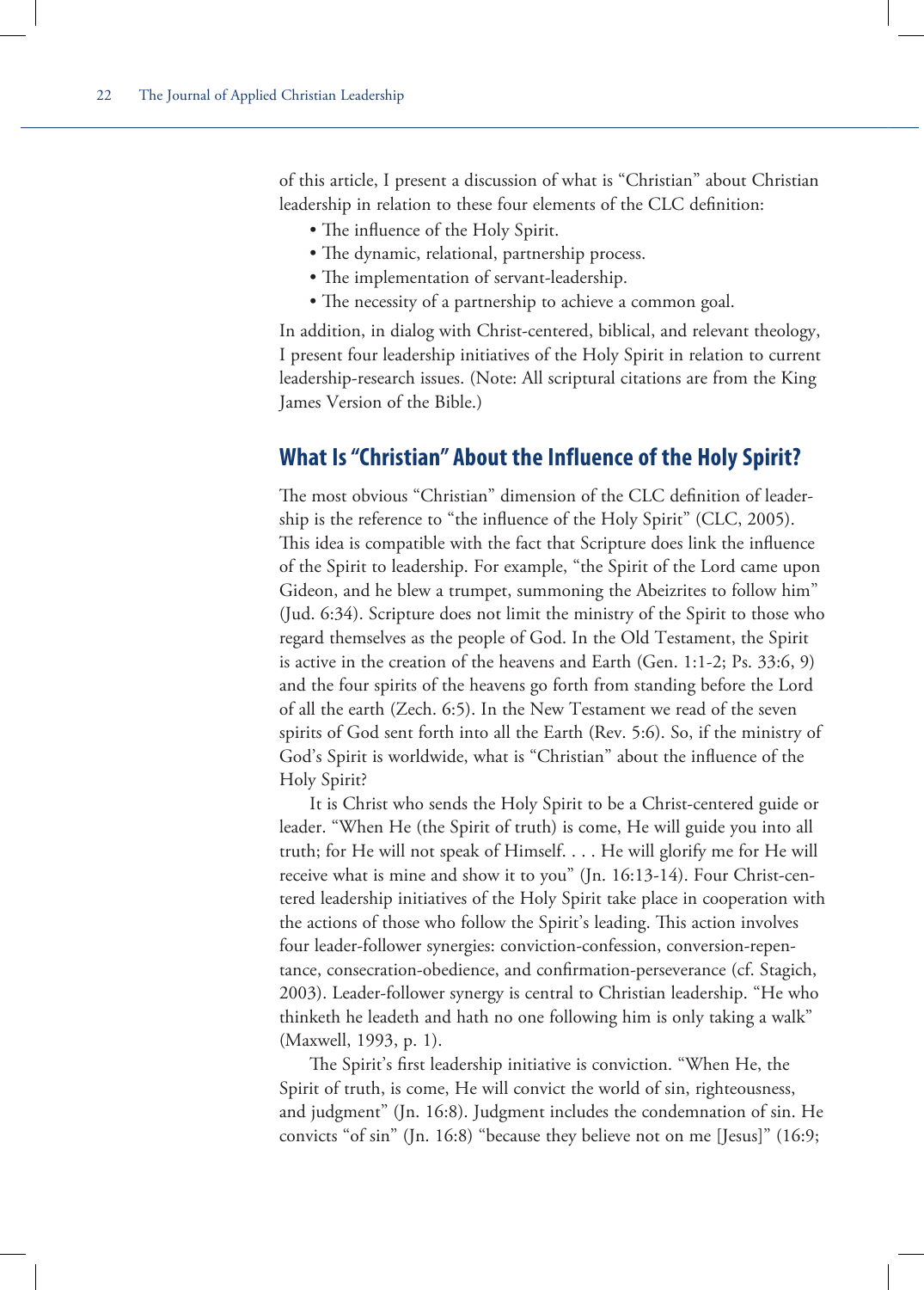cf. v. 11). Judgment is also the gift of discerning the difference between sin and righteousness. "He will guide you into all truth" (Jn.  $16:19$ ). The Spirit's leadership initiative in conviction calls for a human response in confession. "If we confess our sins, He [Christ] is faithful and just to forgive us our sins and to cleanse us from all unrighteousness (1 Jn. 1:9). We are also to confess the truth about Christ into which the Spirit leads. Jesus said: "I am the truth" (Jn. 14:6, King James Version) and the Spirit "will guide you into all truth" (Jn. 16:13). As Paul put it, "if you confess  $\dots$  the Lord Jesus, you will be saved" (Rom. 10:9).

How is the conviction-confession synergy relevant to Christian leadership and to leadership research in general? In the research literature, one point of contact is the frequent discussion about the overlap between management and leadership—and of the distinction the two roles. Although leadership is applied in management (Bass, 1990), it is a completely different role from management (Burchard, 2003). According to several researchers, management maintains the status quo whereas leadership points out what is wrong with the status quo and identifies the ways in which to make it right. Management is not necessarily evil, because the status quo may be good. At the same time, a leader has gained followers when he or she has persuaded others to confess or admit that there is a problem and that they can participate in its solution (Nelson & Toler, 2002). Poor leaders manifest an attitude of unwillingness to confess and correct mistakes. Effective leaders make themselves vulnerable by modeling a willingness to admit, acknowledge, apologize, accept, and then to act (Malphurs, 2003, p. 69). In addition, Christian forgiveness is relevant not only for sin against God; it also is relevant for offenses against human leaders and followers. Christian leadership fosters communities of people who forgive each other. Jesus said, "forgive and you will be forgiven" (Lk. 6:37). This admonition is part of the dynamic relational processes among members of a team fostered by Christian leadership.

# **What Is "Christian" About a Dynamic, Relational, Partnership Process?**

At the beginning of the CLC definition, Christian leadership is described as "a dynamic relational process in which people . . . partner" (CLC, 2005). This idea parallels elements of non-Christian definitions of leadership. For example, according to Centerpoint for Leadership, a non-sectarian organization, "Leadership is a dynamic relational process of influencing the thinking, behavior, and actions of others toward a shared purpose" (Grey, 2005). Similarly, one of the insights of feminist research is that "relational leadership is dynamic" (Regan & Brook, 1995, p. 103). This overlap of Christian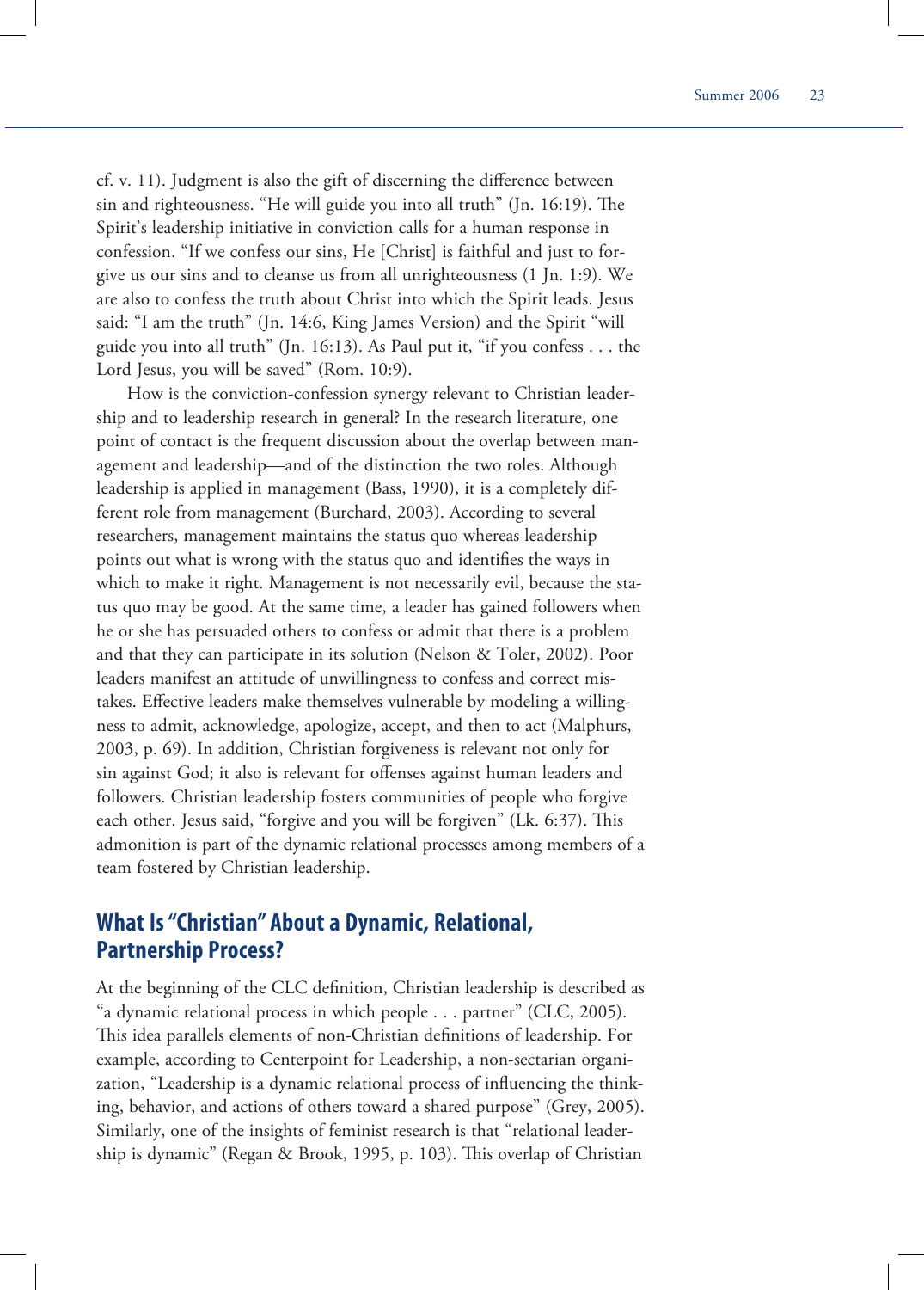and non-Christian definitions suggests this question: What is "Christian" about the dynamic, relational, partnership processes of Christian leadership?

Each of the leader-follower synergies discussed in this article is a dynamic, relational, partnership. On the side of the initiative of the Holy Spirit, Jesus referred to conversion as a new birth through the Spirit without which one cannot enter the kingdom of heaven (Jn. 3:3, 5, 6). As Matthew expressed the thought, "Except you be converted . . . you will not enter into the kingdom of heaven" (Matt. 18:3).

The concept of conversion, or new birth, is relevant to the debate concerning whether leaders are born or made. Some researchers suggest that leaders are partly born and partly made (Drucker, 1986; Goleman, 1986; Kouzes & Posner, 1987). Christian leaders are made through the new birth in the Spirit (Ford, 1991).

Effective spiritual ministry flows out of being, and God is concerned with our being. He is forming it. The patterns and processes He uses to shape us are worthwhile subjects for leadership study. Those who study [these] patterns and processes, and use insights from them in life and ministry, will be better prepared leaders. (Clinton, 1988,

p. 18).

 Dynamic, relational partnership in conversion is evident on the side of the human response in repentance. Conversion is a unilateral or arbitrary act of the Spirit. As the apostle Peter preached, "Repent and be converted that your sins may be blotted out" (Acts 3:19). The relation between conversion and repentance is dynamic. Repentance is directly related to the reception of the Holy Spirit (Acts 2:38), to the adding of persons to the Church (Acts 3:41, 47), and to the maturing of members of the Church. Paul writes this to a divided church: "I travail in birth again until Christ is formed in you" (Gal. 4:19).

As implied above, Christian leaders are not only born; they are born into a Church community (Clarke, 2000). This corporate result of conversion-repentance is relevant to the strong move in leadership circles toward team-development. Lessons learned with teams on the sports field (Gangel, 1997; Parcells, 1995) have produced much of the creativity that we see in the high-tech field (Klopp, 2004, p. 135). Similarly, an important strategy for Christian leadership is developing genuine team ministry and team leaders. Some elements of such a strategy are evident in Paul's reference to the Church as "the body of Christ" (Eph. 4:12), which, although flawed, is called to model the ways in which dynamic relationships among different persons may manifest an ever-growing unity in diversity. To this end, we must "endeavor to keep unity of the Spirit" (Eph. 4:3) "till we all come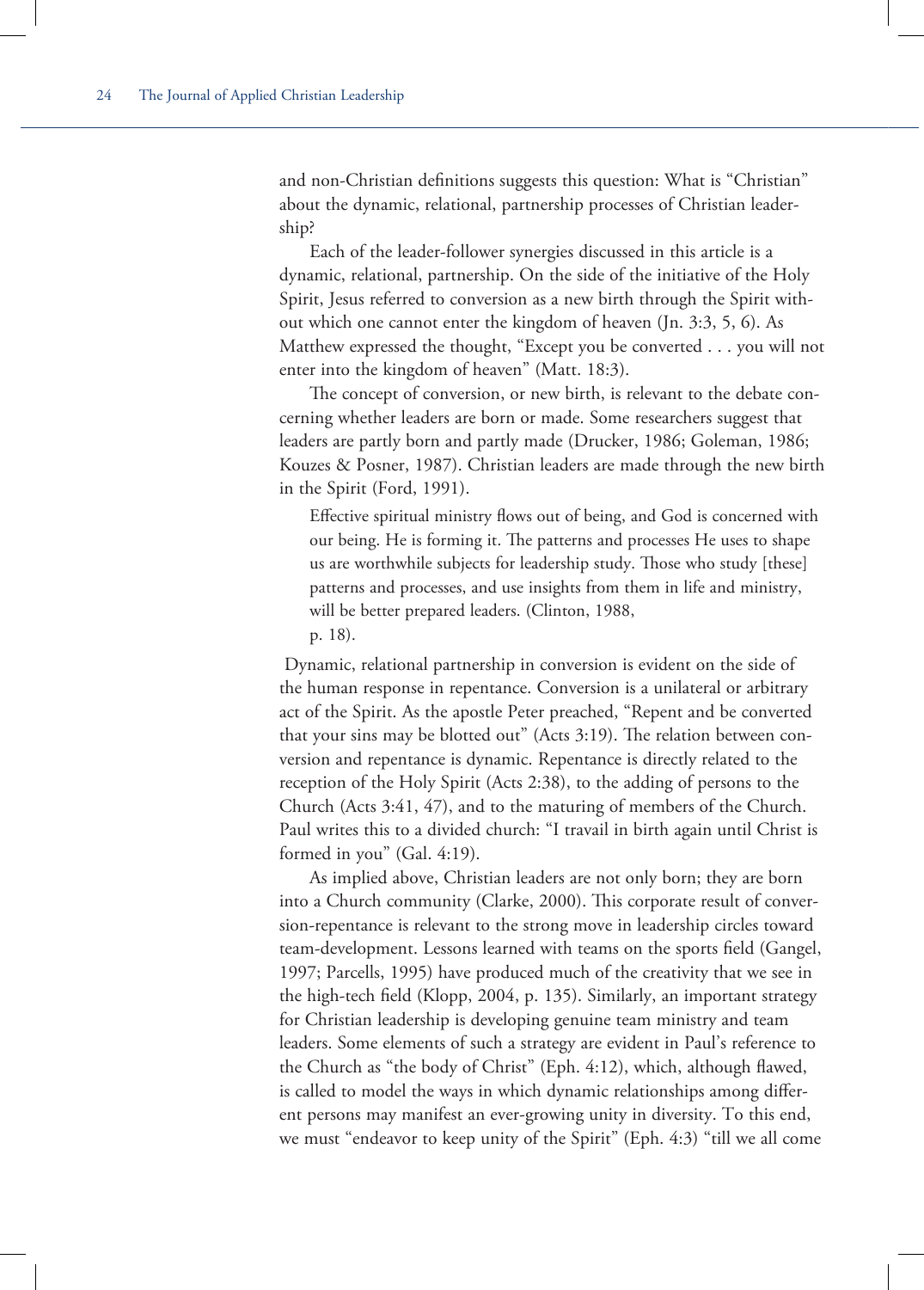into the unity of the faith" (Eph. 4:13). Each member is a team leader in harmony with the chief leader who is Christ. This is how we "grow up into Him . . . who is the head, even Christ; from whom the whole body increases, fitly joined together and compacted by that which every joint supplies, according to the effectual working of every part" (Eph. 4:15-16).

Christian team leadership also has worldly relevance. "It is God's will and purpose to gather all things in heaven and earth in Christ who is head [leader] over all things to the Church, which is His body" (Eph. 1:9-11, 22-23). "Unto Him [Christ] be glory in the Church in all ages, world without end" (Eph. 3:21). As we shall discuss in the next section, like Christ, Christians are servant-leaders to the world.

#### **What Is "Christian" About Christian Servant-leadership?**

The concept of servant-leadership is presented in the CLC definition in terms of "serving others by leading and leading others by serving" (CLC, 2005). It is important to note that some non-Christians also practice a leadership model that is described as servant-leadership. Robert Greenleaf, a Quaker Christian, presented servant-leadership as a model that works in the non-Christian world (Malphurus, 2003, p. 21). As a result, the Greenleaf Center for Servant-Leadership defines the term without any reference to Christ:

Servant-leadership is a practical philosophy which supports people who choose to serve first, and then lead as a way of expanding service to individuals and institutions. Servant-leaders may or may not hold formal leadership positions. Servant-leadership encourages collaboration, trust, foresight, listening, and the ethical use of power and empowerment" (Greenleaf Center, 2005; Greenleaf, 1977, 1991).

Greenleaf's definition provokes the question, What is 'Christian' about Christian servant-leadership? The answer is implied in the biblical teaching on the third Spirit-initiated leader-follower synergy of consecration-obedience. Only those who follow God's lead as servants are qualified to be leaders. The leadership initiative of consecration persuades and enables those who are led by the Spirit to follow God's lead by the practice of obedience. Consecration (or sanctification) prepares human beings for righteous actions. Such persons are "elect . . . through sanctification of the Spirit, unto obedience"  $(1$  Pet. 1:2). The same point is emphasized in another Bible text: "As you have always obeyed . . . , work out your own salvation . . . because it is God who works in you both to will and to do his good pleasure" (Phil. 2:12-13). Christian leaders delight in the leadership of God (Klimes  $&$  Klimes, 1977). "Leaders are responsible for influencing specific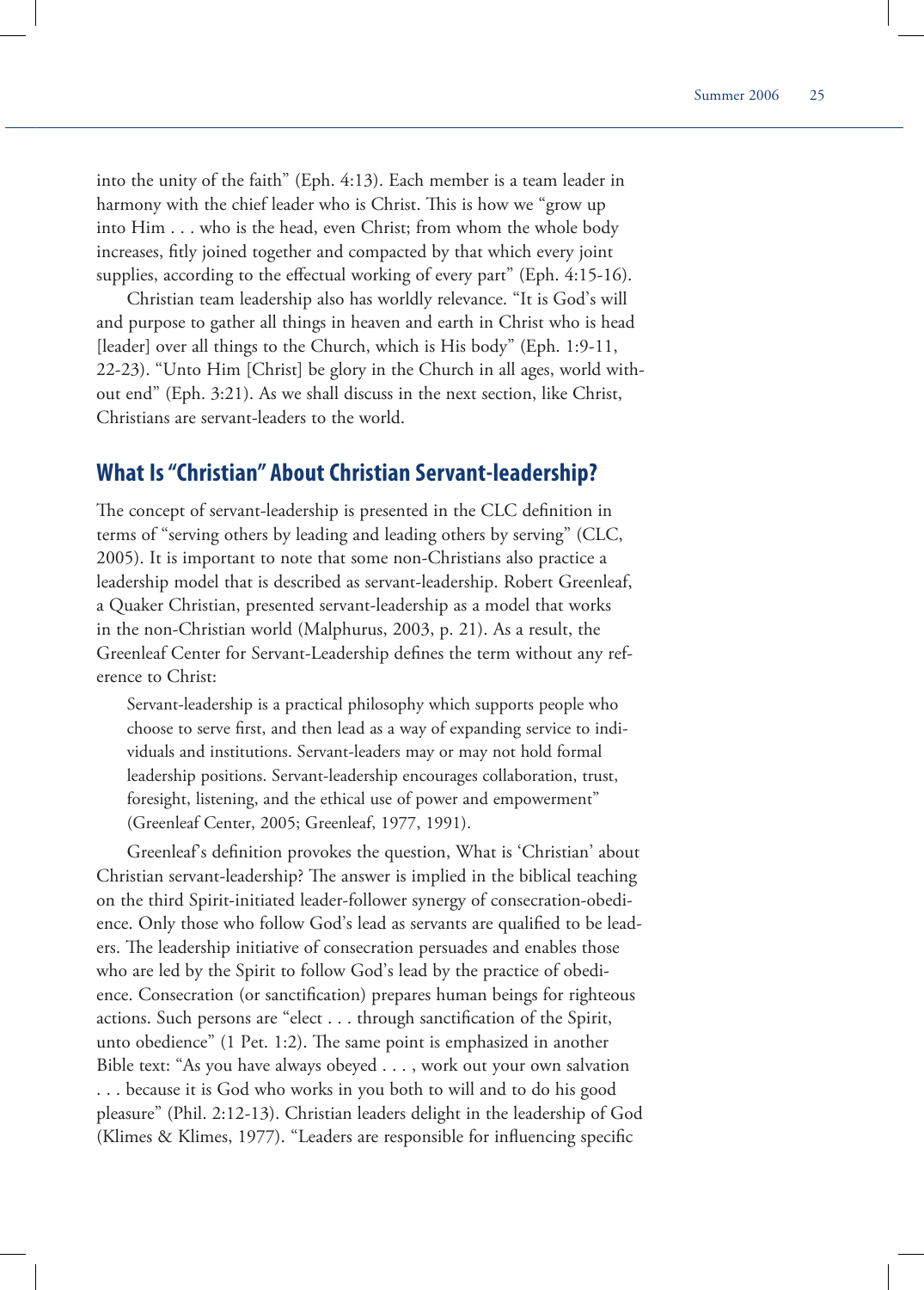groups of people to obey God. They will not achieve this unless they themselves know how to obey" (Klopp, p. 109). Christian leaders must "lead with a follower's heart" (Habecker, 1990).

The Bible also makes explicit that servant-leadership is connected with Christ-centered, Spirit empowered consecration-obedience. The Apostle Paul presents servant-leadership as a "consolation in Christ" and a "fellowship of the Spirit" (Phil 2:1). He writes, "Let this mind be in you, which was also in Christ Jesus: who . . . took . . . the form of a servant, and . . . became obedient unto death" (Phil 2:5-9). God does not call all his leaderfollowers to give up their physical life as part of their consecrated obedience. However, He does call us all to "present our bodies as a living sacrifice fully acceptable to God" (Rom. 12:1). We do this because, in harmony with the mind of Christ, our minds are "renewed" so we may know and follow or obey the "will of God" (12:2).

In reaction to the concepts of "obedience till death" and "living sacrifices" (Carson, 1993), even Christians sometimes question the relevance of servant-leadership, because they view it as powerless. It is important to note that servant-leadership is not weak leadership. Servant-leadership redefines leadership and redefines service: "it is serving others by leading and leading others by serving" (CLC, 2005). Servant-leaders serve as well as lead. They are "focused, intentional, and proactive" (Clinton, 1988; cited in Klopp, 2004, p. 84).

Paul encourages those whom he leads to "follow me as I follow Christ" (1 Cor. 11:1). Many individuals . . .

are trying to lead based only on the servant side of the servant-leader model. Why is that? Jesus was willing to serve and give his life for his followers, but he also had a plan and a strategy for what he wanted to do with his disciples. His strategy was not to get up every morning, turn to his disciples, and say, 'I have no idea of what we should do today, so what do you think? What would you like to do?' Jesus exemplified in perfect form how to be both a servant and a leader. (Klopp, 2004, p. 39-40)

In fact, servant-leadership leads to greatness for the leader as well as for those who are led. Jesus said, "The one who would be first or chief should be the servant of everyone." He adds, "Many that are first will be last, and the last first" (Mk.  $10:44$ ,  $31$ ; cf.  $9:35$ ). This is demonstrated in the case of Christ. Because He humbled Himself,

God also has highly exalted him, and given him a name which is above every name: That at the name of Jesus every knee should bow, of things in heaven, and in earth, and under the earth; And that every tongue should confess that Jesus Christ is Lord, to the glory of God the Father. (Phil. 2: 9-11)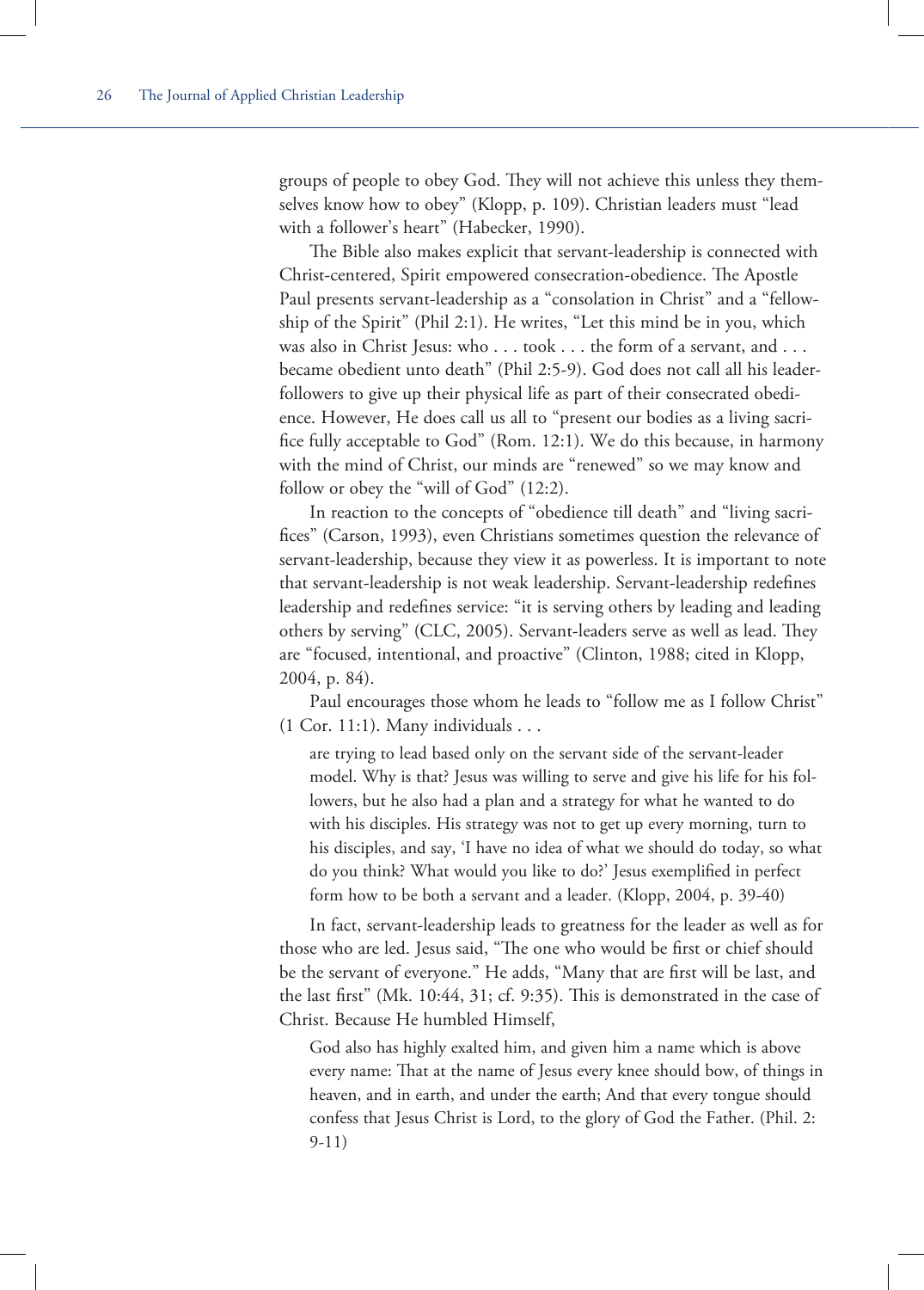This thought brings us back to the issue of cooperating with God's leadership through obedience. Jesus said, "Why do you call me Lord while you refuse to do what I say?"(Lk. 4:46). Fortunately, Christ is the model for Christian servant-leadership, and He provides the power to practice it: "We are buried with Him [Christ] by baptism into death, that just as Christ was raised up from the dead by the glory of the Father, even so we also should walk in newness of life" (Rom. 6:4). "All His biddings are enablings" (White, 1900, p. 333).

When Christians contemplate the challenges and sacrifices involved with servant-leadership, it is reassuring to recognize that leadership is not an end in itself. It is a means to an end. Servant-leadership is relevant because it is consecrated and obedient to God's ultimate purpose for the world.

# **What Is "Christian" About Partnership to Achieve a Common Goal?**

Let us now examine the aspect of the CLC definition that describes Christian leadership as a "partner[ship] to achieve a common goal" (CLC, 2005). As with other aspects of the CLC definition, this one parallels non-Christian definitions. Most non-Christian leadership researchers would agree that the considerable time and effort required to find real partners inside and outside one's institution who share the same goals is well worth the endeavor (Linsky & Heifetz, 2002). Therefore, it is important to ask this question: What is "Christian" about Christian leadership as "a partnership to achieve a common goal"?

The partnership aspect of Christian leadership may be illuminated by the fourth leader-follower synergy initiated by the Holy Spirit. The Bible highlights the purpose and process of Christ-centered, Spirit-gifted confirmation-perseverance in terms of waiting and ministering until the end and until the perfecting of unity in Christ: "The testimony of Christ was confirmed in you: so that you come behind in no gift [of the Spirit while] waiting for the coming of our Lord Jesus Christ: who shall confirm you to the end, that you may be blameless"  $(1 \text{ Cor. } 1:5-8)$ . The gifts of the Spirit equip leaders (Eph. 4:6) "for the perfecting of the saints, for the work of the ministry, for the edifying of the body of Christ: till we all come into the unity of the faith, and of the knowledge of the Son of God, unto a perfect person, unto the measure of the fullness of Christ (Eph. 4:11-12; cf. 1 Pet. 4:11).

Encouragement in pursuing the high standard of confirmation-perseverance may be found through focusing on Christ. We are to "run with patience the race set before us looking unto Jesus . . . who for the joy that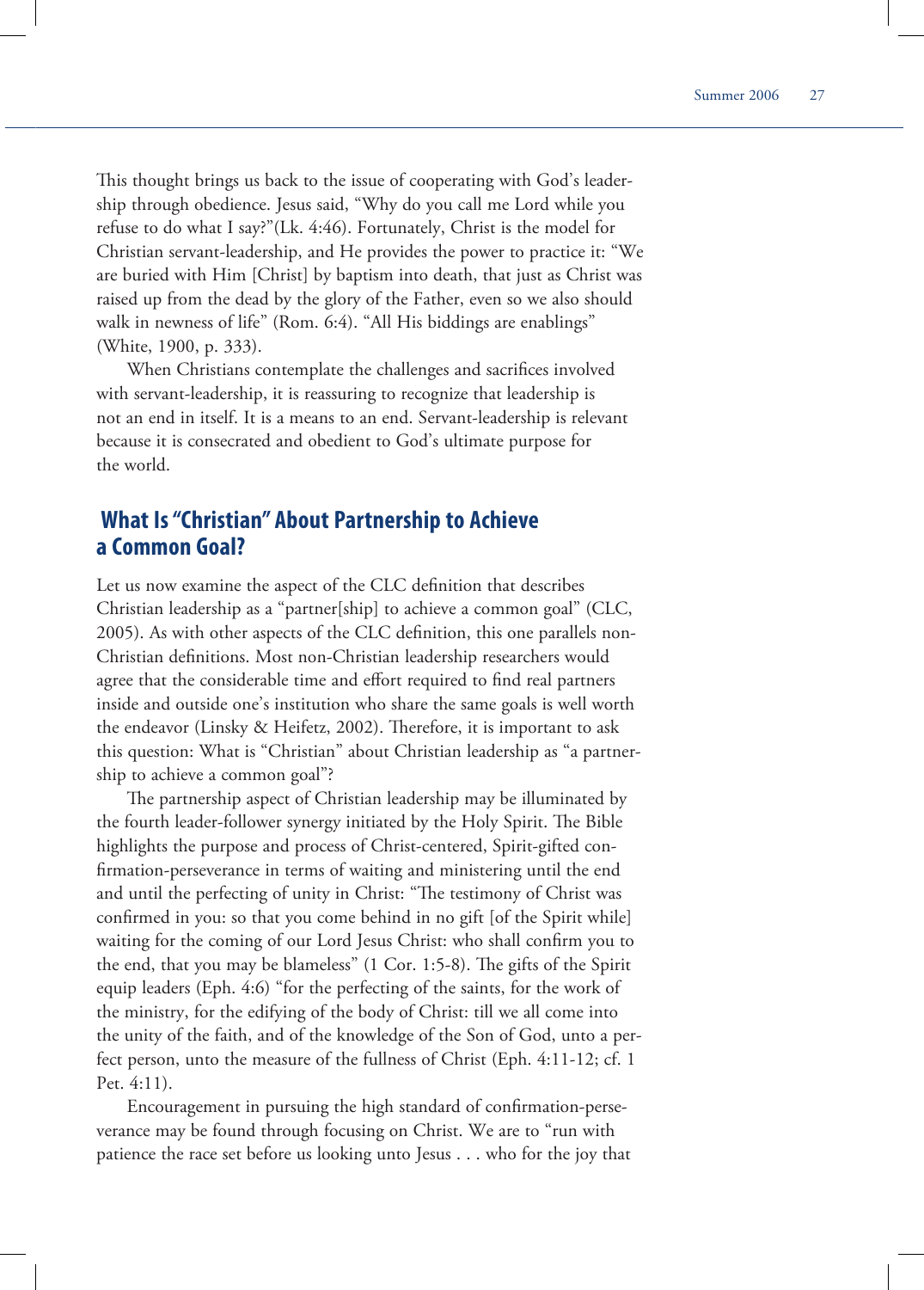was set before Him endured the cross, despising the shame, and is set down at the right hand of the throne of God" (Heb. 12: 1-2). Additionally, Christian leaders should not expect absolute perfection from themselves or from those they lead. A progressive attitude constitutes Christian perfection. Paul wrote, "I don't count myself to have attained perfection. This one thing I do, forgetting those things which are behind, and reaching toward those things which are before, I press toward the mark for the prize of the high calling of God in Christ Jesus. Let us therefore, as many as be perfect, be thus minded" (Phil. 3:12-15). Ironically, when we Christians think that we are perfect, we are not; when we acknowledge that we are not perfect, we are perfect in Christ.

Some people have questioned the relevance of Christian leadership by suggesting that the focus on God's ultimate purpose makes Christian leaders so heavenly minded that they are no earthly good (McIntosh, 2000). In response, it is important to point out that perfectionism does no good on Earth or in heaven. Even "in heaven we are continually to improve" (White, 1900, p. 331). This perspective is compatible with leadership research on the importance of measurable and dynamic goals that can change (Riley & Louis, 2000). Anyone who expects to attain absolute perfection is engaged in mere rhetoric. At the same time, nothing releases organizational energy, generates creativity, and satisfies human beings, as does a meaningful goal! It is important, therefore, that Christian leaders develop the ability for goal re-orientation along a path of continual progress. Theological absolutes never change, and philosophical purposes seldom change. We need dynamic long-range objectives and short-range goals. In addition, we need to change activities or methods in order to achieve flexible objectives and goals under the umbrella of absolutes. Goals are valid if they are definitive, inspiring, embraced by the group, and useful for choosing suitable activities. People do not have difficulty achieving realistic goals; they have difficulty setting them (Hendrix, 2000).

The relevance of the Holy Spirit initiative of confirmation-perseverance is evident when the various goals of Christians are viewed as stages along the way toward God's ultimate purpose for the world. God's plan is for the universe to be the context for divine fellowship with all His creatures (1 Cor. 15:28). In Romans, Paul announces that "those who are led by the Spirit of God are the sons of God" (Rom. 8:14). He then develops the theme of perseverance in light of God's glorious purpose for the entire world.

The sufferings of this present time are not worthy to be compared with the glory which shall be revealed in us. For the earnest expectation of the creation eagerly waits for the revealing of the sons of  $God. \ldots$  The creation itself also will be delivered from the bondage of corruption into the glori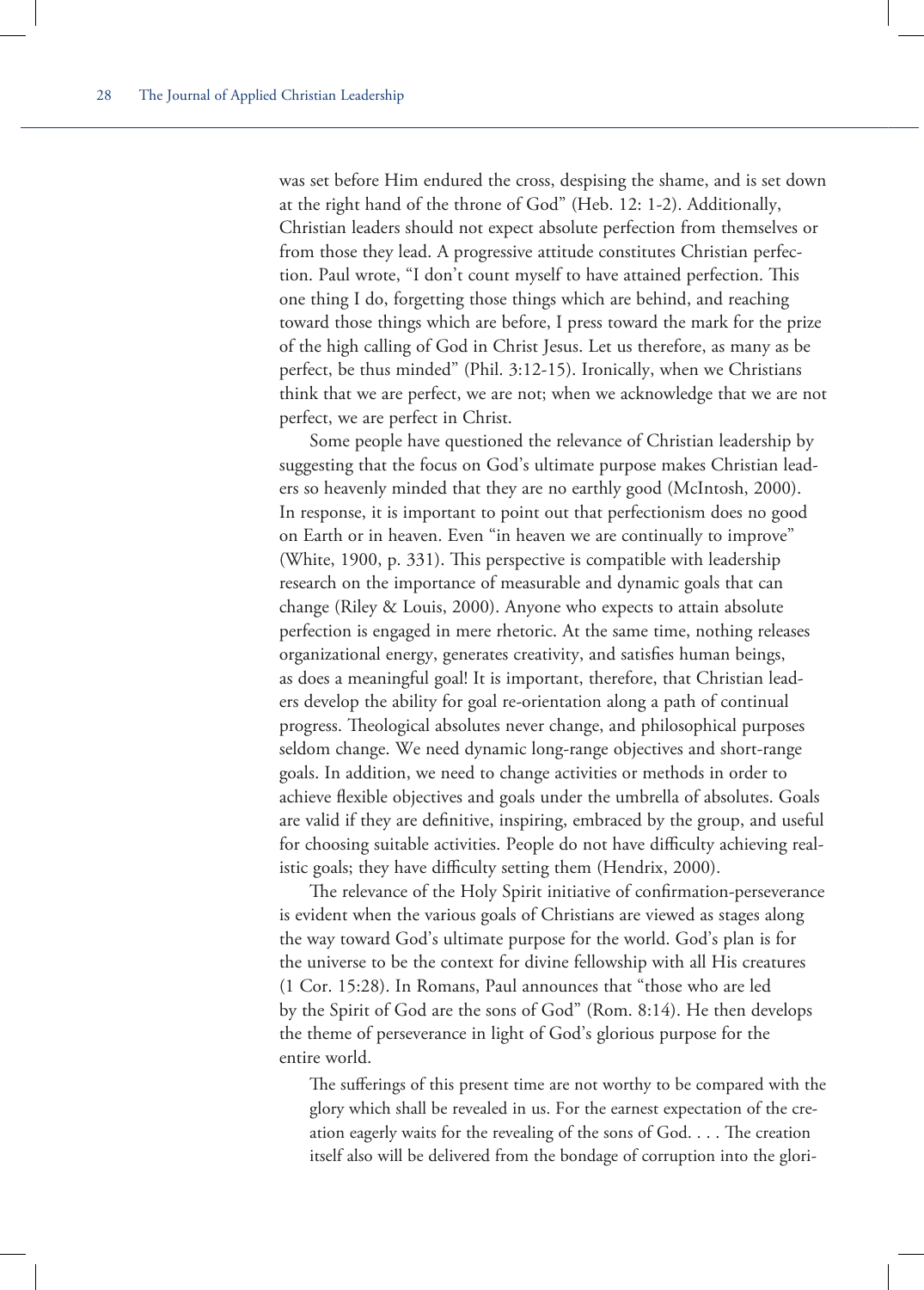ous liberty of the children of God. For we know that the whole creation groans and labors with birth pains together until now. (Rom. 8:18-19, 21-22)

This biblical personification of the desire of the non-human creation for the Spirit-led children of God calls for Christian leaders to recognize the relevance of a new field of research on the ecology of leadership (Edginton, 1997).

### **Conclusion**

In this article, I have begun to answer the question, What is "Christian" about Christian leadership? The qualitative investigation in this article needs further development through ongoing dialogue with other leadership researchers. Clarification of specific implications for leadership formation and behavior is also needed. Doing so would build on research already begun at the CLC and elsewhere. Additional quantitative research projects are also needed to evaluate the effectiveness of the actual implementation of such insights.

The meta-leadership dialog with theology suggests that the Christcentered leadership influence of the Holy Spirit is relevant to the world in which we live. The dynamic, relational, partnership process of Christian leadership includes relations between Christ and the Church, among the members of the Church and between the church and the world. In addition, the posture of Christian servant-leadership, as modeled by Jesus, is progressively manifest in the Church for the benefit of the world. The flexible goals of Christian leadership are stages along the way to God's eternal purpose for the ecology of the world.

Through the Holy Spirit, Christian leaders are commissioned to cooperate in the divine-human synergies of conviction-confession, conversionrepentance, consecration-obedience, and confirmation-perseverance. They are to foster dissatisfaction with the status quo, redirection of perspectives, empowerment, long-term motivation, and flexible short-term action plans. In this way, Christian leaders also foster synergy among human leaders and followers. They inspire responsiveness on the part of followers. The leaders lead and the followers cooperate. At the same time, Christian leaders are responsive to those whom they serve. Christian leaders lead with a follower's heart.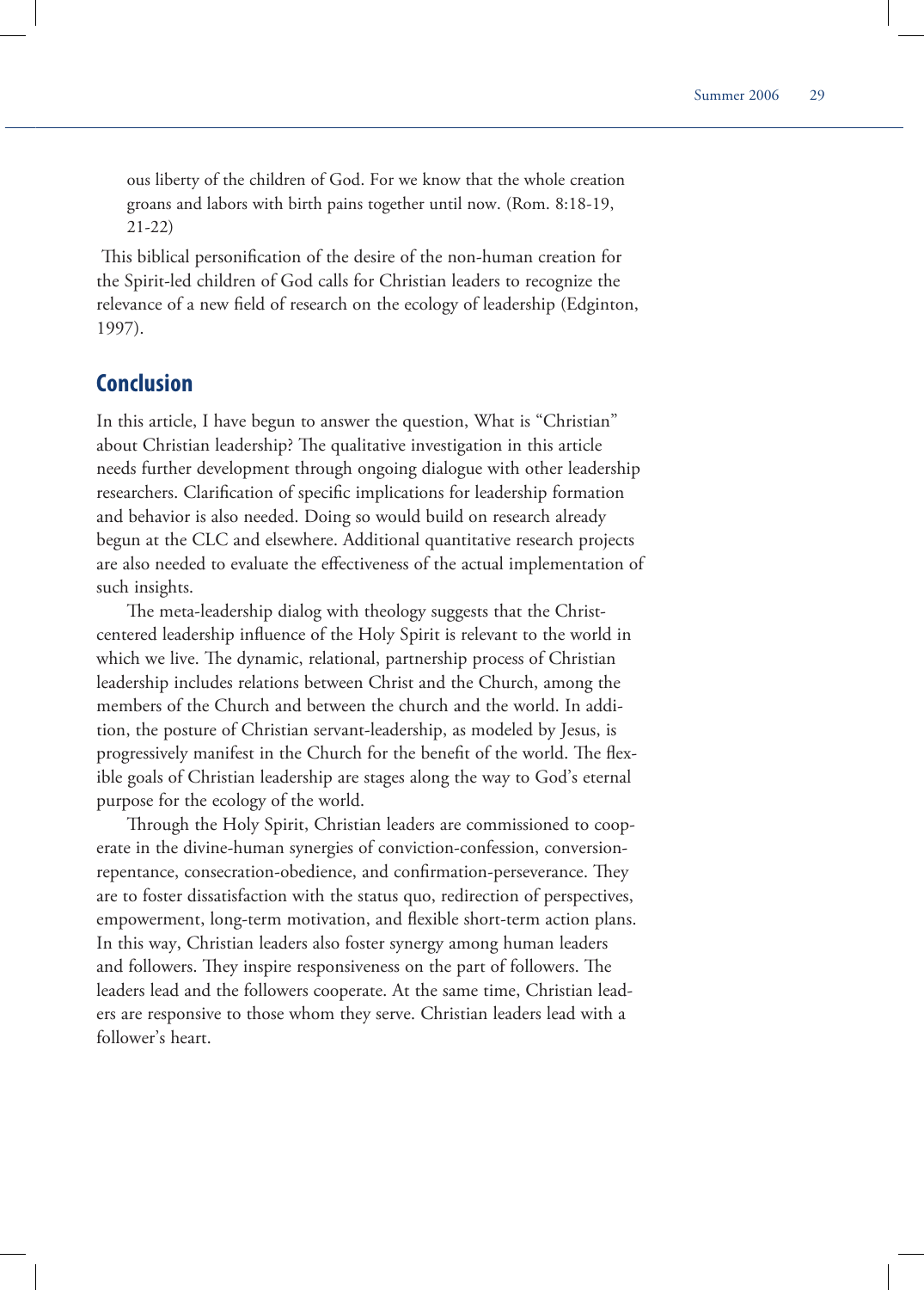# **REFERENCE**

| Alvesson, M., Skoldberg, K. (2000). Reflexive methodology: New vistas for qualitative                                                                |
|------------------------------------------------------------------------------------------------------------------------------------------------------|
| research. Thousand Oaks, CA: Sage Publications.<br>Atonakis, J., Cianciolo, A. T., & Sternberg, R.J. (2004). The nature of leadership.               |
| Thousand Oaks, CA: Sage Publications.                                                                                                                |
| Bass, B. M. (1990). Bass & Stogill's handbook of leadership: Theory, research, and mana-                                                             |
| gerial applications. New York: Free Press.                                                                                                           |
| Bouchard, B. (2003). The student leadership guide. Montana: SwiftKick                                                                                |
| Development.                                                                                                                                         |
| Carson, D. A. (1993). The cross and Christian ministry: Leadership lessons from 1<br>Corinthians. Grand Rapids, MI: Baker.                           |
| Christian Leadership Center. http://www.andrews.edu/clc/                                                                                             |
| Clarke, A. D. (2000). Serve the community of the church: Christians as leaders and minis-<br>ters. Grand Rapids, MI: Eerdmans.                       |
| Clinton, J. R. (1988). The making of a leader. Colorado Springs, CO: Navpress.                                                                       |
| Dodd, B. J. (2003). Empowered Church leadership: Ministry in the Spirit according to                                                                 |
| Paul. Downers Grove, IL: InterVarsity Press.                                                                                                         |
| Drucker, P. F. (1986). The practice of management. New York: Harper and Row.                                                                         |
| Dyck, J. (1970). Comment on the distinction between normative theology and meta-                                                                     |
| theology. Harvard Theological Review, 63, 453-456.                                                                                                   |
| Edginton, C. (1997). Managing leisure services: a new ecology of leadership toward the                                                               |
| year 2000. The Journal of Physical Education, Recreation & Dance. 68, 8-29.                                                                          |
| Ford, L. (1991). Transforming leadership. Downer's Grove, IL: InterVarsity.                                                                          |
| Gangel, K. O. (1997). Team leadership in Christian ministry. Chicago, IL: Moody                                                                      |
| Press.                                                                                                                                               |
| Goleman, D. (1986). Major personality study finds that traits are mostly inherited.<br>New York Times, 2 Dec., C1-2.                                 |
| Goleman, D., Boyatzis, R., & McKee, A. (2002). Primal Leadership: Realizing the<br>power of emotional intelligence. Boston: Harvard Business School. |
| Greenleaf, R. K. (1988). Spirituality as leadership. Indianapolis, IN: The Robert K.                                                                 |
| Greenleaf Center.                                                                                                                                    |
| Greenleaf, R. K. (1991). Servant Leadership: A journey into the nature of legitimate<br>power and greatness. New York: Paulist Press.                |
| Grey, S. T. Centerpoint for Leadership. http://www.centerpointforleaders.org/index.                                                                  |
| html                                                                                                                                                 |
| Habecker, E. B. (1990). Leading with a followers heart: Practicing biblical obedience and<br>humility in the workplace. United States: Victor Books. |
| Hanna, M. (2006). The cosmic Christ of Scripture: How to read God's three books.                                                                     |
| Berrien Springs, MI: Cosmic Christ Connections.                                                                                                      |
| Heifetz, R. A. (1994). Leadership without easy answers. Cambridge, MA: Belknap Press.                                                                |
| Heifetz, R. A., & Laurie, D. L. (1998). The work of leadership. In Harvard Business                                                                  |
| Review on Leadership (171-177). Boston: Harvard Business School Press.                                                                               |
| Hendrix, O. (2000). Three dimensions of leadership: Practical insight on management,                                                                 |
| finance and boards for churches and Christian organizations. St. Charles, IL: Church Smart                                                           |
| Resources.                                                                                                                                           |
| Hunt, J. G. (2005). Explosion of the leadership field and LQ's changing of the edito-<br>rial guard. Leadership Quarterly 16, 1-8.                   |
| Jones, L. B. (1995). Jesus, CEO: Using ancient wisdom for visionary leadership. New                                                                  |
| York: Hyperion Books.                                                                                                                                |